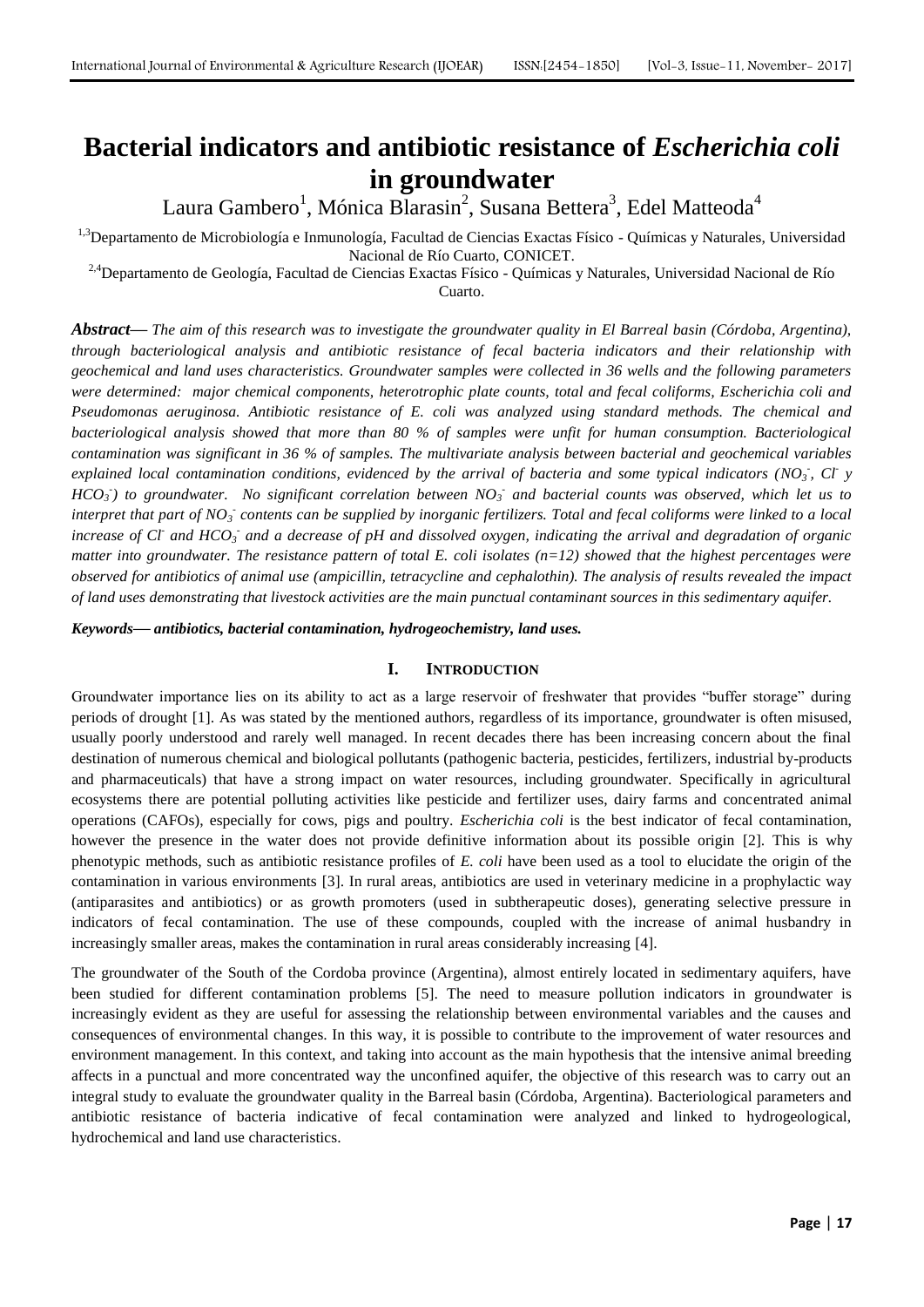### **II. MAIN CHARACTERISTICS OF THE STUDY AREA**

The Barreal basin (100 km<sup>2</sup>) is located in La Cruz-Gigena valley, between Comechingones Mountains and Las Peñas Mountains (Córdoba, Argentina). According to Matteoda [6] the geomorphological units and the lithological characteristics of the sediments, have conditioned the dynamics and quality of surface and groundwater. The unconfined aquifer, 10 to 80 m thick, is lithologically heterogeneous, constituted by loessical sediments (very fine sand and silts), that intercalate with paleochannels (sands and gravels of high permeability). The depth of the water table is very variable, between 0 and 40 m depth, conditioned mainly by the relief. This aspect and the lithology of the unsaturated zone control the probable arrival of contaminants to the aquifer and its transport, transformation and destination [6]. The climate is dry-subhumid with little to no excess water, with an average annual precipitation of 753 mm, distributed in two noticeable periods, being the wetter from November to March (70% of the total annual precipitation). The basin is a predominantly rural area in which groundwater is used for human consumption, livestock, irrigation and industrial activities. The main activity is agriculture (soybean, maize and wheat crops) while extensive stockbreeding as well as in CAFOs, is practiced. Taking into account the observed land uses, their spatial distribution and the main features (quantity of animals, effluent lagoon, permanence, etc.), the pig feedlots appears as one of the most important threats to the aquifer contamination.

#### **III. MATERIALS AND METHODS**

During the field work, land uses were surveyed and 36 water wells were sampled. The collection of groundwater samples was carried out during the wet season (December and February 2008-2009). The following parameters were measured in situ: temperature (T, digital thermometer, in ºC), electrical conductivity (EC, Hanna conductivity meter, in mS/cm) and dissolved oxygen (DO, Orion selective ion electrode, in mg/L). At each sampling site, 1 L of water was collected in clean plastic bottles for physico-chemical analysis and 500 mL in sterile containers for bacteriological analysis. The latter were kept at 4 ° C until reaching the laboratory and the determinations were performed within 24 h post-collection. The sampling activities were carried out according to techniques standardized by APHA [7]. It is important to point that each sample was taken after emptying 3 times each well to ensure the groundwater sample representativeness.

In relation to the bacteriological analysis, the determination of heterotrophic plate counts (HPC) was carried in plate count agar, incubated at 35 ºC during 24 h. The total (TC) and thermotolerant coliforms (fecal coliforms, FC) were determined through the multiple-tube fermentation (MTF) technique. Probability tables (McCrady tables) were used to determine the Most Probable Number (MPN) and to estimate the number of coliform organisms per 100 ml of water. The TC were incubated in Mac Conkey broth at 35 ºC during 24-48 h and FC in BRILA broth (Brilliant Green Bile Lactose 2% broth) at 44.5 ºC during 24 h. The presence of *E. coli* was determined in 100 ml of sample in Mac Conkey broth incubated at 35 ºC during 24-48 h. Then, an aliquot was spread onto EMB agar plates and incubated at 35°C for 24 h. Isolates were confirmed as *E. coli* by using a series of biochemical tests, including indole, Voges-Proskauer, methyl red tests and the inability to grow on citrate agar (IMViC). The presence of *Pseudomonas aeruginosa* was determined on a volume of 100 ml of sample in Asparagine broth incubated at 35 ºC during 24 - 48 h. The isolation was carried out in Cetrimide agar plates and colonies were confirmed by the following biochemical tests: oxidase, growth at 42ºC, and pigments production in agar P and F. The methodology was carried out according to Standard Methods for Examination of Water and Wastewater [7] and Argentine Food Code (AFC) [8].

After the general bacteriological analysis, the isolated and identified strains of *E. coli* were evaluated for resistance to antibiotics by the plaque diffusion method using 6 antibiotic disks [9, 10]. They correspond to the drugs most commonly used in the treatment of infections caused by Gram-negative bacilli in both humans and animals and on their use as a food additive and as growth promoters in animals. An *E. coli* inoculum was prepared in Tripticasa Soya broth of approximately  $2x10<sup>8</sup>$  cfu/ml whose turbidity corresponds to tube Number 0.5 of the McFarland scale. Then, 200 µl of this cultivation was placed in 5 ml of sterile physiological solution and the optical density (600 nm) of each mixture was adjusted to about 0.08. The bacterial suspension was inoculated onto plates with 150 mm of Mueller Hinton agar and then the commercial antibiotic discs were placed. The plates were incubated at 35 °C for 18 to 20 h. Diameters (in millimeters) of the clear areas of growth inhibition around each antibiotic disk were measured with a precision caliber. The criterion of sensitivity or resistance to each antimicrobial was determined as established by CLSI (Clinical and Laboratory Standard Institute) [11]. *E. coli* strain ATCC 25922 was used as a control.

The physico-chemical analysis included the determination of the ions  $HCO_3$ ,  $SO_4$ ,  $Cl$ ,  $Na^+$ ,  $K^+$ ,  $Ca^{++}$ ,  $Mg^{++}$  and  $NO_3$  which were analyzed following APHA [7] standard techniques. Finally, the statistical analysis was made using the SSPS v.11.5 package. The multivariate analysis was performed using the factorial method by principal components (PC) to determine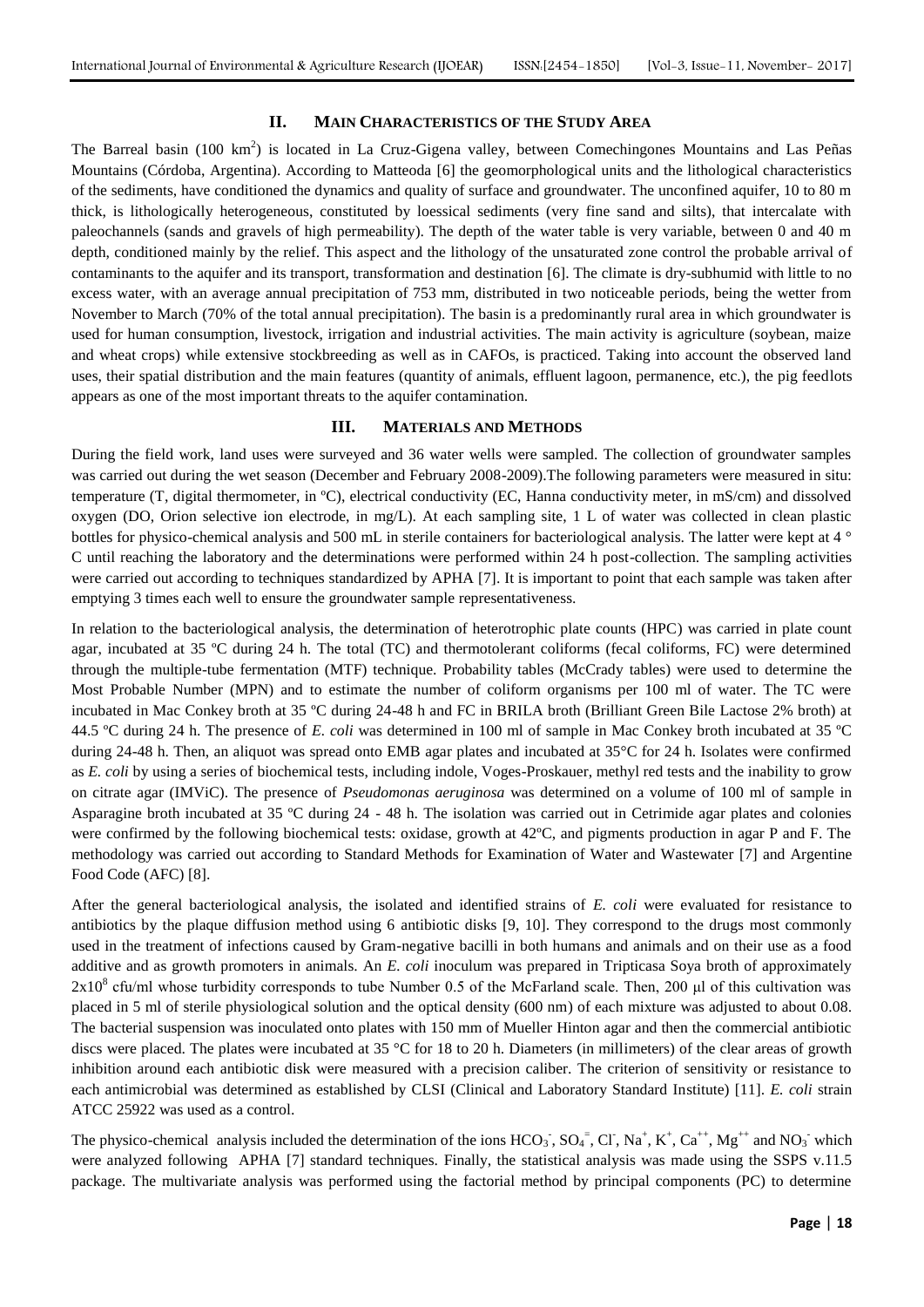possible relationships between bacterial contents (TC and FC) and physico-chemical variables. The variable TDS (total dissolved salts) was not considered in the multivariate analysis, because it is represented by the EC.

## **IV. RESULTS AND DISCUSSION**

The physical-chemical results indicate that 22 % of the samples were not suitable for human consumption, due to nitrate values and/or total salts established in AFC, although Matteoda et al. [6] indicate that 89% is not apt if Arsenic and Fluorine values are considered. The EC values, which explain the water salinity, were between 670 and 5.830 μS/cm. Table 1 shows the statistics of the different chemical components in groundwater. The geochemical composition allowed defining six geochemical groups of groundwater: sodium bicarbonate (38.8%), sodium sulphate (27.7%), sodium bicarbonate-sulphate (13.8%), sodium chloride-sulphate (5.5%) and calcium bicarbonate (2.7%). They are close related to the geomorphological environments in the studied basin [6].

**TABLE 1**

| STATISTICS OF PHYSICOCHEMICAL PARAMETERS IN GROUNDWATER (mg/L, EC in $\mu$ S/cm and T in <sup>o</sup> C) |                |                                  |         |                          |  |  |  |
|----------------------------------------------------------------------------------------------------------|----------------|----------------------------------|---------|--------------------------|--|--|--|
| <b>Parameters</b>                                                                                        | <b>Minimum</b> | <b>Maximum</b><br><b>Average</b> |         | <b>Typical deviation</b> |  |  |  |
| DO.                                                                                                      | 2              | 11                               | 7.90    | 1.76                     |  |  |  |
| pH                                                                                                       | 7.49           | 8.80                             | 8.12    | 0.39                     |  |  |  |
| T                                                                                                        | 18.00          | 22.30                            | 20.25   | 1.13                     |  |  |  |
| EC                                                                                                       | 670.00         | 5830.00                          | 1847.86 | 1152.08                  |  |  |  |
| <b>TDS</b>                                                                                               | 469.00         | 4081.00                          | 1293.51 | 806.45                   |  |  |  |
| $CO3=$                                                                                                   | 0.00           | 21.80                            | 4.03    | 6.77                     |  |  |  |
| HCO <sub>3</sub>                                                                                         | 207.50         | 1182.50                          | 434.51  | 179.15                   |  |  |  |
| $SO_4^-$                                                                                                 | 19.30          | 2565.90                          | 454.94  | 480.15                   |  |  |  |
| CI                                                                                                       | 8.60           | 1028.60                          | 86.03   | 175.39                   |  |  |  |
| $Na+$                                                                                                    | 36.40          | 1071.80                          | 349.04  | 228.50                   |  |  |  |
| $\mathbf{K}^+$                                                                                           | 6.20           | 49.20                            | 15.53   | 8.72                     |  |  |  |
| $Ca^{++}$                                                                                                | 2.80           | 354.40                           | 60.60   | 84.38                    |  |  |  |
| $Mg^{++}$                                                                                                | 0.10           | 182.40                           | 18.60   | 30.60                    |  |  |  |
| NO <sub>3</sub>                                                                                          | 0.00           | 297.00                           | 33.35   | 51.94                    |  |  |  |

**TABLE 2 BACTERIOLOGICAL GROUNDWATER QUALITY**

| <b>Samples</b> $(n=36)$ | <b>Bacteriological</b><br><b>parameters</b> | Limits according to<br>$\bf AFC$ | <b>Min-Max</b> | <b>Samples numbers</b><br>above the limit of<br>$\rm{AFC}$ (%) |  |
|-------------------------|---------------------------------------------|----------------------------------|----------------|----------------------------------------------------------------|--|
|                         | $HPC$ (cfu/mL)                              | No > 500                         | $0 - 2x10^4$   | 14 (38 %)                                                      |  |
|                         | TC (MPN/100 mL)                             |                                  | $0 - 5x10^{4}$ | 30(83%)                                                        |  |
|                         | E. coli                                     | Absence                          | $\sim$         | 9(25%)                                                         |  |
|                         | Ps. aeruginosa                              | Absence                          | $\sim$         | 8(22%)                                                         |  |

*HPC: heterotrophic plate* **counts***, TC: total coliforms, AFC: Argentine Food Code*

The bacteriological analysis revealed that 83% of the samples were not suitable for human consumption according to AFC (2012) (Table 2). FC counts were observed in 5 samples (14%) and the highest value was  $1x10<sup>3</sup>$  MPN/100 mL. From the total samples, 13 (36%) were the most contaminated (SC3, SC4, B8b, B11, B15, B23, B39, B42, B43, B44, B45, B46, B63), showing TC above 4 MPN/100 mL, in some cases FC above 9 MPN/100 mL and presence of *E. coli*. These results highlight the vulnerability of the aquifer in some places, where the water table is closer to the land surface or the sediments of the unsaturated zone have high hydraulic conductivity, situations that allow the rapid transport of contaminants towards the aquifer. The high percentages of samples with a high TC count, as well as the detection of fecal contamination bacteria (fecal coliforms and *E. coli*), reveal the probable existence of pathogenic microorganisms in groundwater since the transmission of pathogenic strains of *E. coli* by means of drinking water is well documented [12].

The counts of TC, FC and presence of *E. coli* were compared with land use in each well site. For this purpose, the wells were categorized according the surrounding land uses: those adjacent to livestock activity and/or presence of septic wells (punctual contamination, PC) and those with only surrounding agricultural activities (diffuse pollution, DC). The results showed that in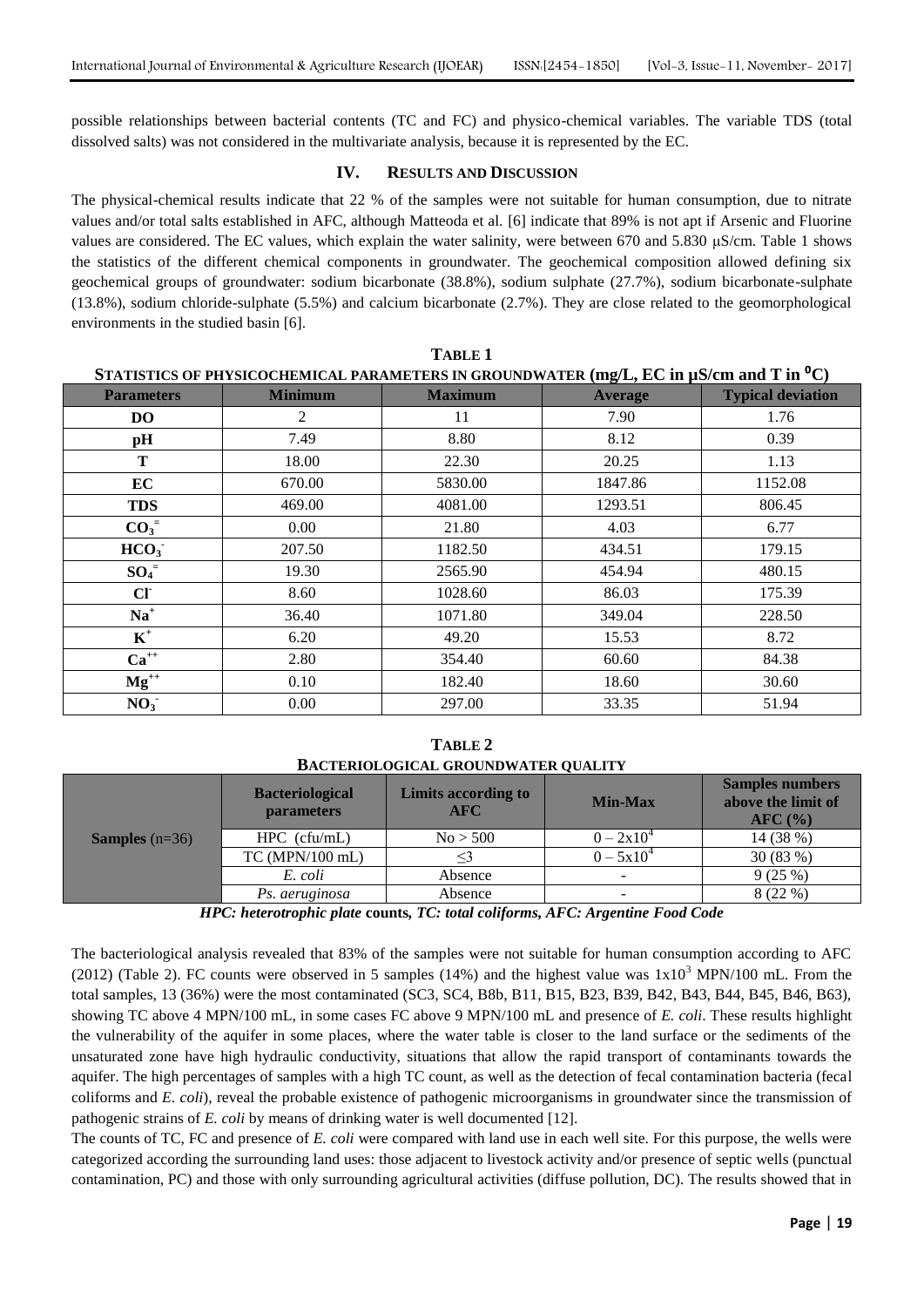the PC wells (especially surrounded by porcine and bovine pens) the TC and FC bacteria counts were highest, as well as the presence of *E. coli*. On the other hand, in DC wells, none of the indicators of fecal contamination were observed and TC counts were only found in few wells. The relationships between land uses and bacterial counts showed that the major bacterial contamination was related to punctual contamination where the higher contaminant load has allowed the bacteria to avoid the different processes of attenuation in the unsaturated zone, occurring then the percolation of contaminated water to the aquifer.



In relation to geochemical and bacteriological indicators relationships, it may be highlighted that the linear correlations between TC and FC vs. nitrate values were statistically non-significant  $(r = -0.105$  and  $r = -0.28)$ . The multivariate statistical analysis (Table 3 and Figure 1) showed that 81.4% of the total variance is explained by four principal components (PC) with the following constitution: The first PC, which explains 43.8% of the total variance, is formed by EC,  $SO_4$ ,  $Na^+$ ,  $K^+$ ,  $Ca^{2+}$ and  $Mg^{2+}$  and it explains the mineralization of water. Specifically, it includes the variables that define the natural background of the physico-chemical groundwater composition, mainly influenced by the relief, lithology and hydrodynamic factors of the basin that control the mineral weathering and the passage of solutes to the solution [6]. The others PC, which account for a low proportion of the total variance, represent more local pollution processes. The second PC (20.1% of total variance), is formed by 2 subgroups that show negative correlation, DO and pH opposed to FC, TC and Cl. This component allows us to interpret that low DO and pH values, good indicators of contamination from organic matter, which consume oxygen and acidify the groundwater, are correlated with high bacteria and Cl values. The latter is a conservative solute in groundwater and an adequate indicator of contamination derived from urine in livestock scenarios. The third PC, which represents only 10% of the total variance, is formed by HCO<sub>3</sub> and Cl, weakly associated with TC. It may be interpreted that this component represents local contamination situations. The increase of  $HCO<sub>3</sub>$  is an indicator of the incorporation of  $CO<sub>2</sub>$  by biological activity and / or by the arrival of organic matter derived, for example, from excreta. In the regional aquifer, which shows an oxidizing state [5] the organic matter degrades to  $CO_2$  and  $H_2O$ , lowering the pH. The fourth PC (7.3% of variance) was expressed only by NO<sub>3</sub>. This is a good indicator of contamination since, if they found values are higher than the "natural regional background" (generally less than 10 mg/L, [13]), there is an evidence of the contamination arrival to the aquifer. NO<sub>3</sub> values may be derived from livestock and human fecal residues, organic and inorganic fertilizers, among others. In this study, it was observed that the samples presented a wide range of nitrate values, surpassing the range of the natural regional background. However, when  $NO<sub>3</sub>$  was related to the TC and FC variables, no correlation was observed between these indicators, which indicates that the detection of bacteria does not necessarily explain the presence of high  $NO<sub>3</sub>$  values, and that this compound may has inorganic origin, for example fertilizers, as Piccone et al. [14] state. In the regional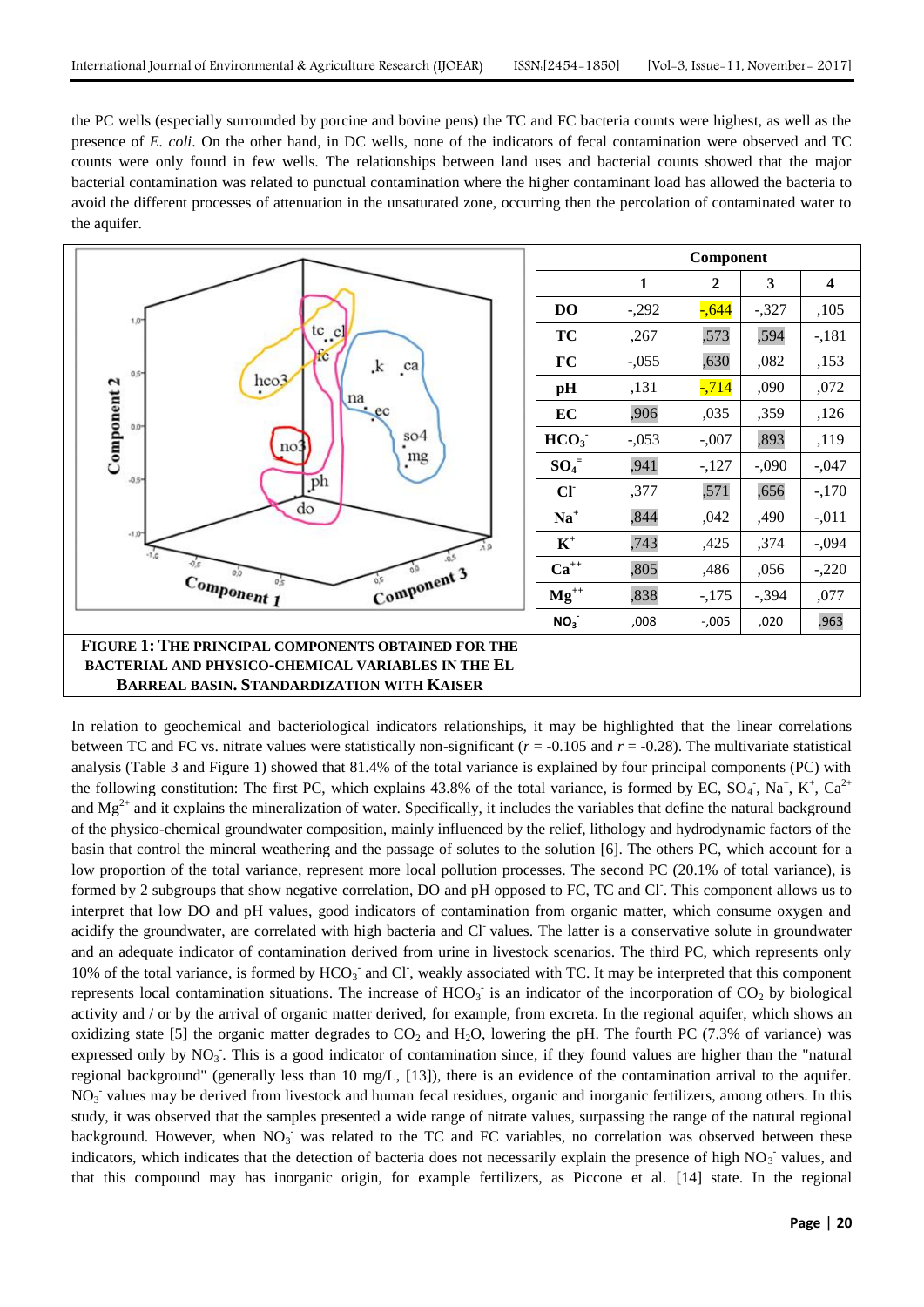agroecosystems, Giuliano Albo et al. [15] traced the  $NO<sub>3</sub>$  origin using isotopic tools, defining that both agriculture and livestock sources can contaminate aquifers with  $NO<sub>3</sub>$  although the higher values are related to cattle.

Taking into consideration the pattern of antibiotic resistance, we evaluated a total of 12 *E. coli* strains which were isolated from 9 wells. All isolates were resistant to one or more antibiotics. 25% was resistant for AMP and the unique strain resistant to TET was that isolated from the B8b well, located downstream of a pig farm in which the use of tetracycline was detected. In addition, another *E. coli* strain was isolated from the lagoon located in this pig CAFO which also showed resistance to TET. Regarding the rest of the antibiotics analyzed, 17% showed resistance for CEF, while 100%, 92% and 92% respectively, were sensitive for CIP, AMC and CHL (Table 4). The pattern of antibiotic resistance showed that the highest percentages of resistance were observed for AMP, results that coincide with those of Sapkota et al. [16]. Ampicillin is an approved antibiotic by FDA (Food and Drug Administration) and is used in pigs as a therapeutic agent. TET is the most commonly used antibiotic in veterinary medicine and is also administered as a feed additive in a non-therapeutic form as a growth promoter [17]. Interestingly, results published by Fluckey et al. [18] showed that oral TET reduced susceptibility to AMP when they studied resistance to antibiotics in *E. coli* isolated from poultry and pigs. On the other hand, the percentages of resistance for cephalothin observed in this research were relevant. All these aspects should be highlighted, since few authors have investigated the presence of resistant bacteria in groundwater [19].

**TABLE 4 TESTED ANTIBIOTICS AND RESISTANCE PATTERNS**

| <b>Antibiotics</b><br>(abbreviation)   | <sup>a</sup> Use |                   | Disk concentration $(\mu g)$ |    | Resistance pattern of $E$ . <i>coli</i> (n=12) |               |     |
|----------------------------------------|------------------|-------------------|------------------------------|----|------------------------------------------------|---------------|-----|
|                                        | Human            | <b>Veterinary</b> |                              |    | R                                              | $\frac{0}{0}$ |     |
| Ampicillin (AMP)                       | $++$             | $++$              |                              | 10 | 25                                             | 50            | 25  |
| Tetracycline (TET)                     |                  | $++$              |                              | 30 |                                                |               | 84  |
| Cephalotine (CEF)                      | $++$             |                   |                              | 30 |                                                |               | 66  |
| Ciprofloxacin (CIP)                    | $++$             |                   |                              |    |                                                |               | 100 |
| Amoxicillin + clavulanic<br>acid (AMC) | $++$             |                   |                              | 10 |                                                |               | 92  |
| Chloramphenicol<br>(CHL)               | $^{++}$          |                   |                              | 30 |                                                | 8             | 92  |

*<sup>a</sup> Frequencies of use of antibiotics in human or animal medicine for Argentina are based on data provided by Laplumé (2011) report published by the X Argentine Congress of the Argentine Society of Infectious Diseases: not used (-), little used (+/-), used (+) and widely used (++).*

*R: resistance, I: intermediate, S: sensitive*

## **V. CONCLUSION**

The relationship between bacteriological indicators and physical-chemical parameters with hydrogeological characteristics and land uses shows that the physical and chemical composition of groundwater is partially modified by human activities, which also induce the arrival of bacteria. This research shows that a high percentage of groundwater samples in the studied basin is unfit for human consumption. The results demonstrate the arrival of different pollutants to the groundwater, including some typical contamination tracers such as  $NO_3$ , which show values above the regional natural background. Also, high Cl<sup>-</sup> values were associated with bacteria, which allow to link pollution to livestock activity. The slight acidification of the medium and increase of HCO<sub>3</sub><sup>-</sup> associated to coliform bacteria in sectors of livestock activity also shows the local impact of fecal residues.

The presence of indicator bacteria of fecal contamination which are resistant to ampicillin, tetracycline and cephalothin antibiotics confirmed that the bacterial contamination in water comes almost exclusively from animal waste. The bacteria arrival to the aquifer is highly variable depending on the contamination scenario and the hydrogeological characteristics of each sector of the basin, higher in areas where the water table is near the land surface.

From what has been explained, it is considered that livestock activity is the main source of punctual pollution in the sedimentary aquifer. However, there is a general diffuse chemical contamination, fundamentally represented by the varied  $NO<sub>3</sub>$  values in the whole basin, which may be fundamentally associated to the extended use of fertilizers.